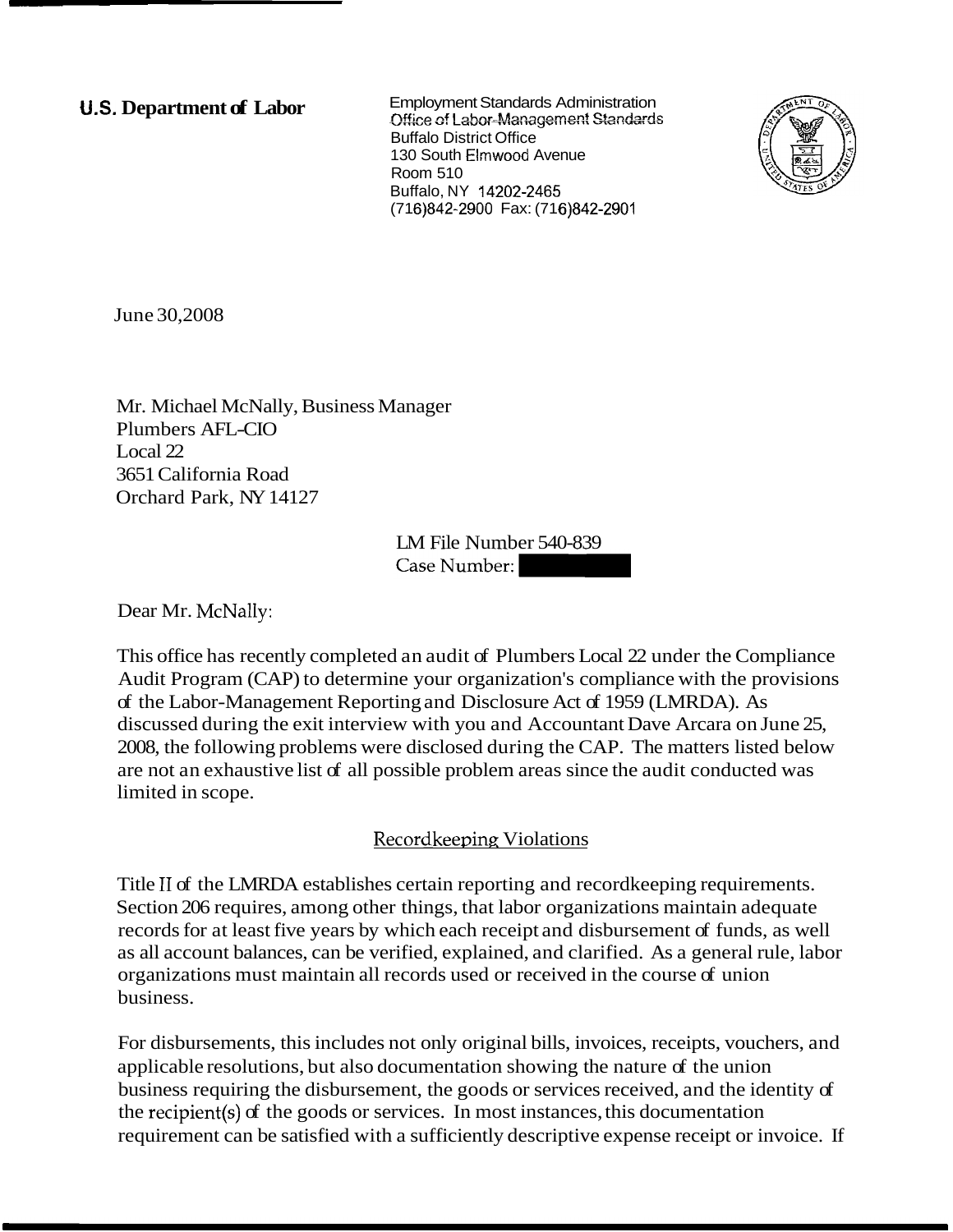**Mr. Michskl** McNally June 30,2008 Page 2 of 6

an expense receipt is not sufficiently descriptive, a union officer or employee should write a note on it providing the additional information. For money it receives, the labor organization must keep at least one record showing the date, amount, purpose, and source of that money. The labor organization must also retain bank records for all accounts.

The audit of Local 22's 2007 records revealed the following recordkeeping violations:

1. Union Disbursements and Credit Card Expenses

Local 22 did not retain adequate documentation for union disbursements and credit card expenses incurred by you, Local 22's Organizer, and Business Agents totaling at least \$13,775. For example, gas receipts for charges on the Sunoco credit card, online purchase for a QuickBooks program, one Holiday Inn charge, nine disbursements from the Athletic Fund, and a donation of \$500 in gift gards to USW District 4.

As noted above, labor organizations must retain original receipts, bills, and vouchers for all disbursements. The president and treasurer (or corresponding principal officers) of your union, who are required to sign your union's LM report, are responsible for properly maintaining union records.

2. Meal Expenses

Local 22 did not require officers and employees to submit itemized receipts for meal expenses totaling at least \$890. The union must maintain itemized receipts provided by restaurants to officers and employees. These itemized receipts are necessary to determine if such disbursements are for union business purposes and to sufficiently fulfill the recordkeeping requirement of LMRDA Section 206.

Local 22 records of meal expenses did not always include written explanations of union business conducted or the names and titles of the persons incurring the restaurant charges. For example, charges at Max's Restaurant for \$118.04 and The Anchor Bar for \$205.49. Union records of meal expenses must include written explanations of the union business conducted and the full names and titles of all persons who incurred the restaurant charges. Also, the records retained must identify the names of the restaurants where the officers or employees incurred meal expenses.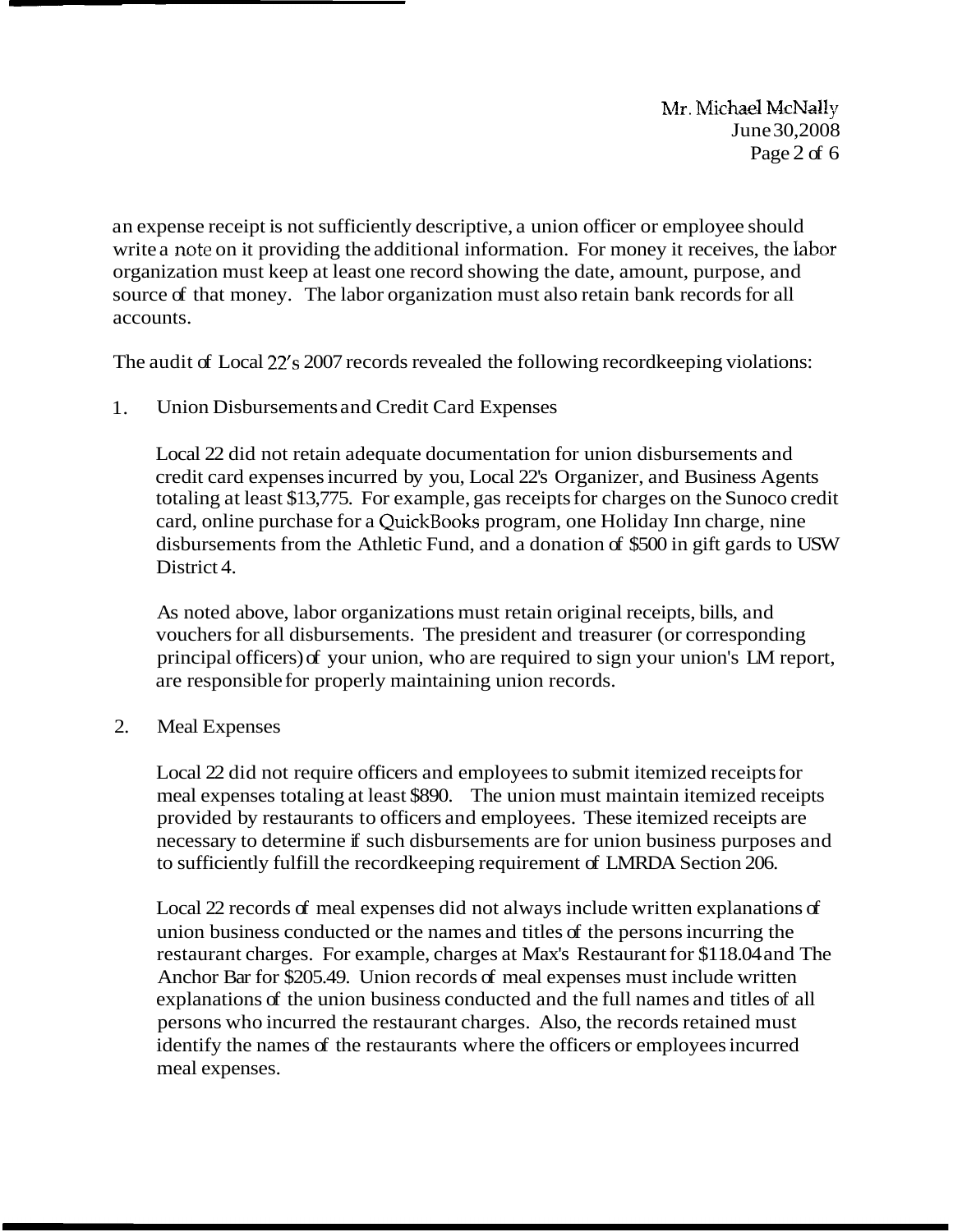**Mr. Michael McNally** June 30,2008 Page 3 of 6

## **3.** Union Owned/Leased Vehicles

The union did not maintain records necessary to verify the accuracy of the information reported in Schedules 11 (All Officers and Disbursements to Officers) of the LM-2.

Local 22 incurred expenses totaling at least \$13,346 for automobiles during 2007 However, Local 22 did not maintain records documenting business versus personal use of the union vehicles.

The LM-2 instructions include specific rules for the reporting of automobile expenses. The union must report operating and maintenance costs for each of its owned or leased vehicles in Schedules 11 and 12 of the LM-2, allocated to the officer or employee to whom each vehicle is assigned.

For each trip they take using a union owned or leased vehicle, officers and employees must maintain mileage logs that show the date, number of miles driven, whether the trip was business or personal, and, if business, the purpose of the trip.

#### 4. Disposition of Property

Local 22 did not maintain an inventory of hats, jackets, and other property it purchased, sold, or gave away. The union must report the value of any union property on hand at the beginning and end of each year in Item 28 (Other Assets) of the LM-2. The union must retain an inventory or similar record of property on hand to verify, clarify, and explain the information that must be reported in Item 28.

The union must record in at least one record the date and amount received from each sale of union hats, jackets and other items. The union must also track the distribution of give-away items and prizes; including cash, gift cards, and raffle items.

Based on your assurance that Local 22 will retain adequate documentation in the future, OLMS will take no further enforcement action at this time regarding the above violations.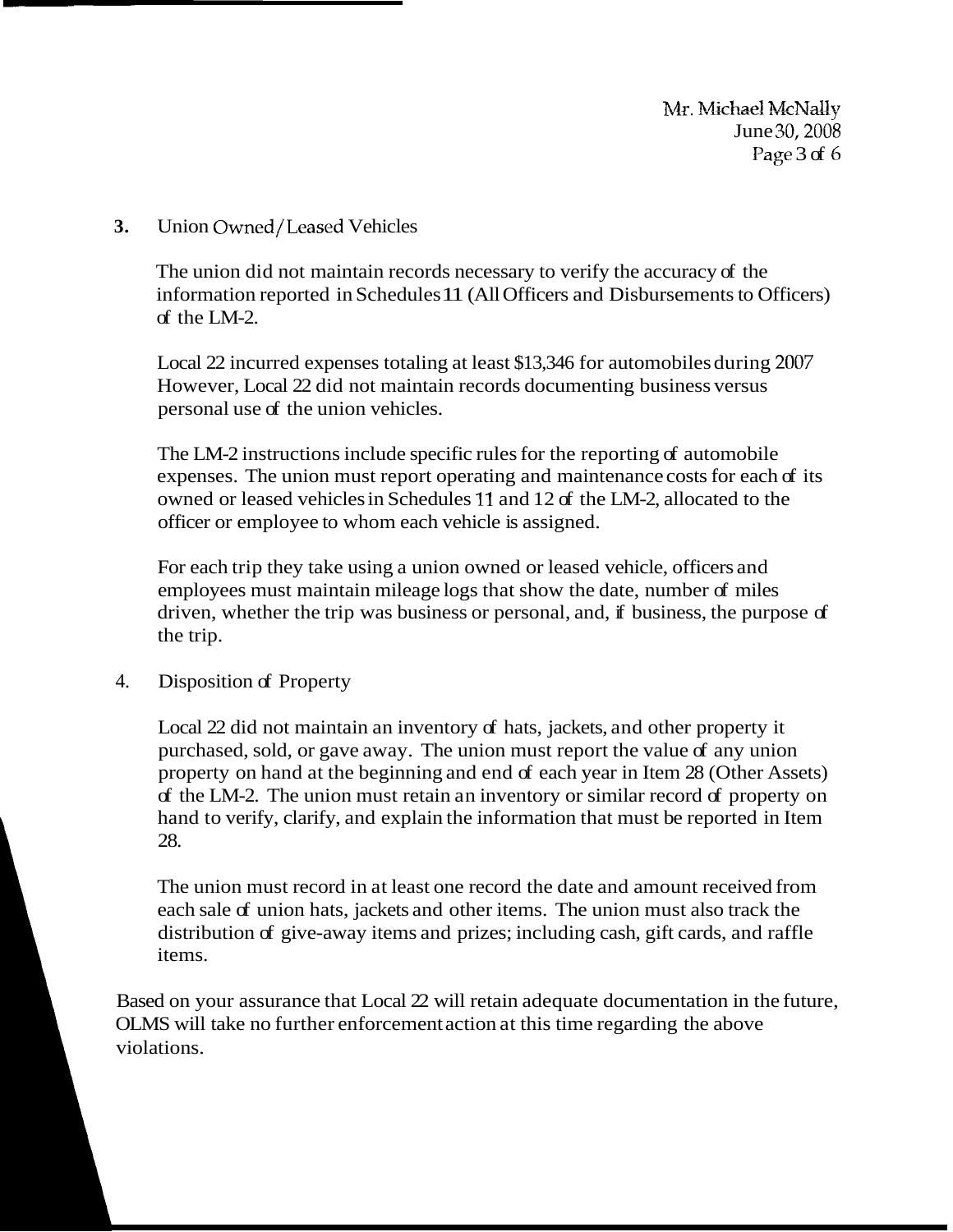Mr. Michael McNally June 30,2008 Page 4 of 6

### Reporting Violations

The audit disclosed a violation of LMRDA Section 201(b), which requires labor organizations to file annual financial reports accurately disclosing their financial condition and operations. The Labor Organization Annual Report Form LM-2 filed by Local 22 for fiscal year ending July 31,2007, was deficient in the following areas:

1. Failure to Itemize Disbursement

Local 22 failed to itemize disbursements from the Union's Industry Advancement (Target) Program in Schedule 15 - Representational Activities, citing confidentiality as the reason in Item 69 - Additional Information. The instructions for the LM-2 provides the following explanation for the types of information that may be considered confidential:

- Information that would identify individuals paid by the union to work in a non-union bargaining unit in order to assist the union in organizing employees, provided that such individuals are not employees of the union who receive more than \$10,000 in the aggregate in the reporting year from the union. Employees receiving more than \$10,000 must be reported on Schedule 12 - Disbursements to Employees;
- $\bullet$ Information that would expose the reporting union's prospective organizing strategy. The union must be prepared to demonstrate that disclosure of the information would harm an organizing drive. Absent unusual circumstances, information about past organizing drives should not be treated as confidential;
- Information that would provide a tactical advantage to parties with whom the reporting union or an affiliate union is engaged or will be engaged in contract negotiations. The union must be prepared to demonstrate that disclosure of the information would harm a contract negotiation. Absent unusual circumstances information about past contract negotiations should not be treated as confidential;
- Information in those situations where disclosure would endanger the health or safety of an individual.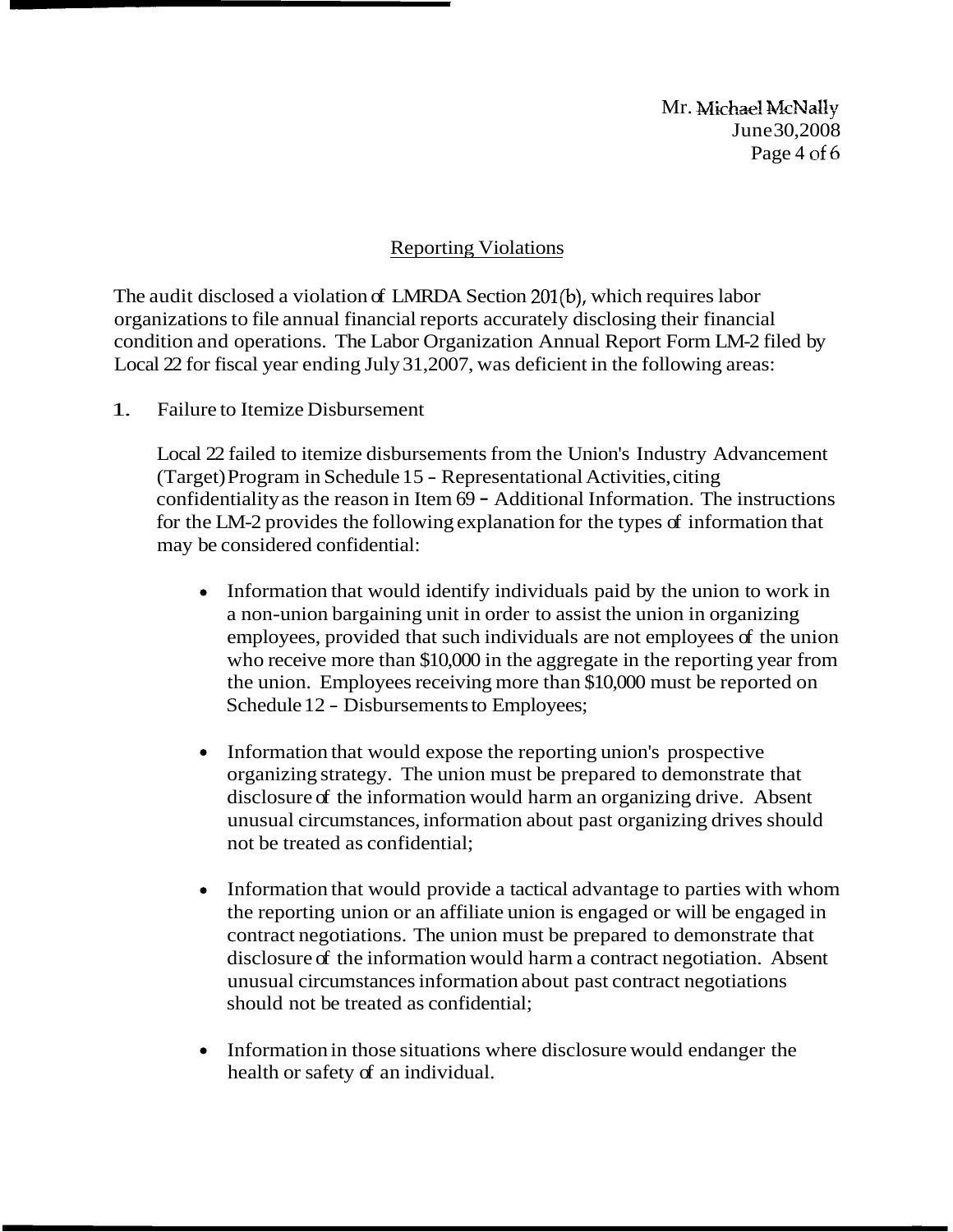Mr. Michael McNally June 30,2008 Page  $5$  of  $6$ 

The audit failed to substantiate the union's claim that confidentiatlity was appropriate according to the instructions. Local 22's LM-2 should list the names of the contractors receiving Industry Advancement disbursements from the local in the appropriate schedule, provided that \$5,000 or more was paid to them during the fiscal year.

2. Incorrect Itemized Disbursement

The audit revealed that Local 22 reported payments to Capital One Credit Services for restaurant and miscellaneous travel charges in Schedule 15 - Representational Activities. The instructions for the LM-2 report state that disbursements to a credit card company may not be reported as a single disbursement with the credit card company as the vendor. Instead, charges apearing on credit card bills paid during the reporting period must be allocated to the recipients of the payments by the credit card company according to the same process as described in the instructions. These instructions and other guidance may be found on the OLMS website (www.olms.dol.gov).

Local 22 must file an amended Form LM-2 for fiscal year ending July 31,2007, to correct the deficient items discussed above. I explained to you the filing procedures and the availability of filing software on the OLMS website (www.olms.dol.gov). The amended Form LM-2 must be electronically filed as soon as possible, but not later than July 25, 2008. Before filing, review the report thoroughly to be sure it is complete and accurate, and properly signed with electronic signatures.

# Other Issues

#### $\mathbf{1}$ . Election of Officers

During the audit you disclosed that your last election was "bumped up" thirty days (May 2006) because of the international convention. Your next election is scheduled for June 2009, which is more than three years from your last election. The LMRDA states that local unions must hold elections once each three years. OLMS would not address this potential violation of the LMRDA unless we receive a complaint from a member who has properly invoked their internal appeals process.